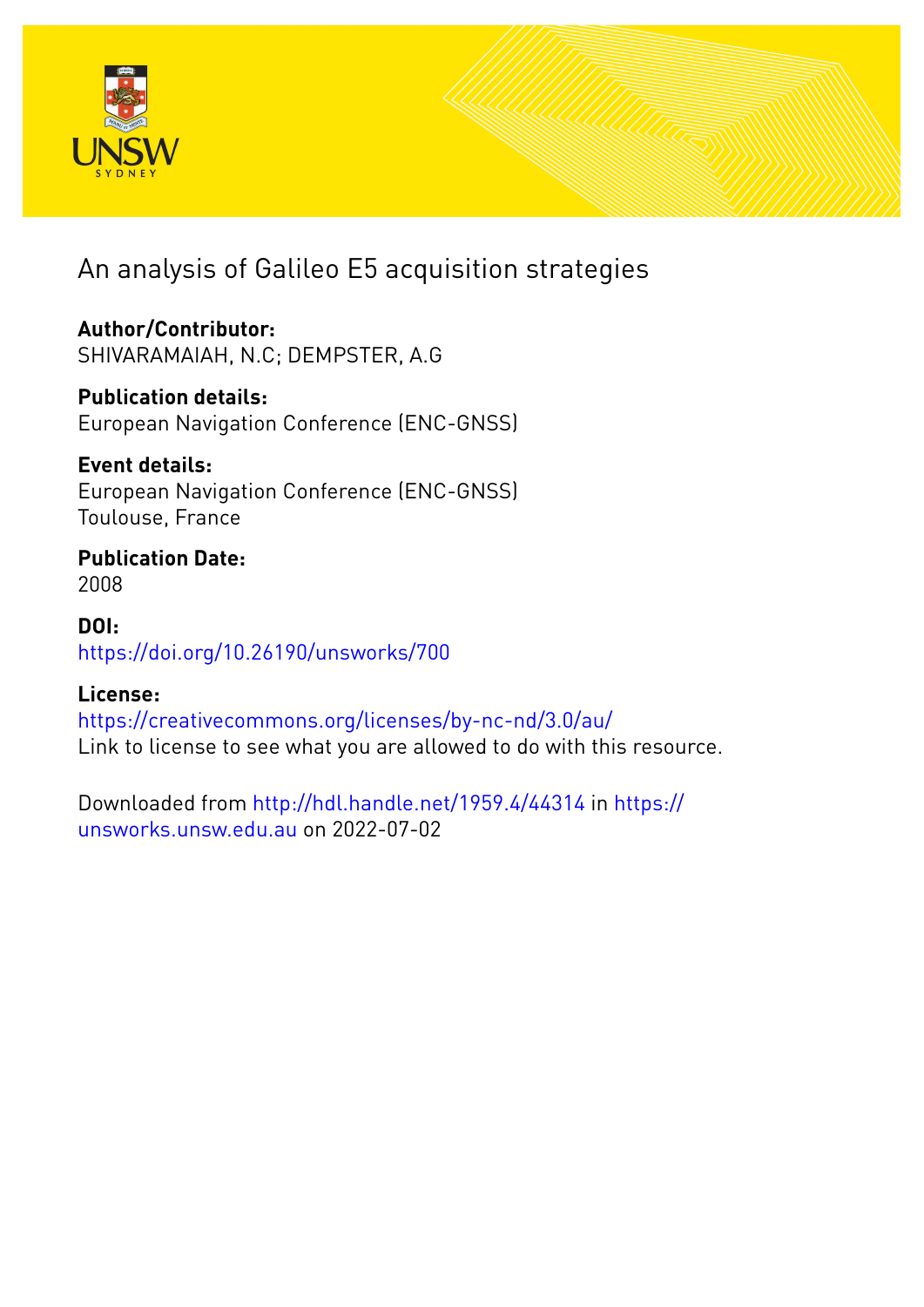# An Analysis of Galileo E5 Signal Acquisition Strategies

Nagaraj C Shivaramaiah, Andrew G Dempster, University of New South Wales, Sydney, Australia

#### **BIOGRAPHY**

Nagaraj C Shivaramaiah is currently a doctoral student within the GNSS receiver design group in the School of Surveying and Spatial Information Systems at the University of New South Wales, Australia. He obtained his Masters degree from the Centre for Electronics Design and Technology at Indian Institute of Science, Bangalore, India. His research interests include base band signal processing and FPGA based receiver design for GNSS.

Andrew G Dempster is the Director of Research in the School of Surveying and Spatial Information Systems at the University of New South Wales. He led the team that developed Australia's first GPS receiver in the late 80s and has been involved with satellite navigation ever since. His current research interests are GNSS receiver design, GNSS signal processing, and new location technologies.

#### INTRODUCTION

In Global Navigation Satellite System (GNSS) acquisition, Probability of Detection  $P_d$  and Mean Acquisition Time  $T_{acq}$  have a direct and inverse relation to the signal to noise ratio of the desired signal respectively. The code length and the auto-correlation properties of the ranging code, granularity of time and frequency steps and the search strategy all influence the  $P_d$  and  $T_{acq}$  for a specified Probability of False Alarm  $(P_{fa})$ . BPSK modulated ranging codes employed by GPS offer a single peak triangular auto-correlation function (ACF) which in most situations provides a good Pd and  $\overline{T_{acc}}$  for half-chip search steps. However, Binary-Offset-Carrier (BOC) modulations employed in new GNSS signals produce multiple peaks in the ACF which create ambiguities during acquisition and require better processing to achieve  $P_d$  and  $T_{acq}$  comparable to that of GPS L1 under similar conditions. Galileo E5 signals demand additional computation due to the signal structure where four codes are combined using Alternate-Binary-Offset-Carrier (AltBOC) modulation.

Several techniques have been proposed in the literature to efficiently achieve the required  $P_d$  and  $T_{acq}$ . These can be broadly classified as search strategy based and correlation scheme based techniques. Some of the former techniques are mentioned in [1] and the latter in [2, 3]. Search strategy based techniques generally address the  $T_{acq}$ . For example, by correlating the two side-bands independently, acquisition engines can operate at a lower sampling frequency and can increase the code search step size. Correlation scheme based techniques (viz. BPSKlike methods) generally tackle the ambiguity problem by modifying the correlation triangle and hence increasing the  $P_d$ . This paper analyses the  $P_d$  and  $T_{acq}$  for the methods that are used in these two techniques.

First, the effect of code search step size on the autocorrelation value is analysed for AltBOC(15,10) modulation. It is seen that the worst-case (at the corresponding residual code phase offset) correlation plot has nulls which affect the  $P_d$ . Next, the correlation plots and code search step size effects for the aforementioned acquisition techniques are analysed and  $P_d$  and  $T_{acq}$  are compared. It is noted that the  $|VE^2 + P^2|$  method mentioned in [2] is a special case of a more generalized method given by [4] with the delayed addition equivalent to one quarter of the ratio of the sub-carrier period to the chip period. When applied to AltBOC(15,10) modulation with 0.167chips (ideal case, although this depends on the receiver front-end bandwidth) as the delay parameter in this method,  $P_d$  and  $T_{acq}$  are comparable to the BPSKlike methods. This enables the acquisition engine to search at larger chip steps (up to 0.8 chips) by employing a search strategy with disjoint addition of the successive samples. Finally it is shown that the implementation can be achieved with just a second arm out of the local AltBOC(15,10) replica generator look-up table, without having to shift all the four codes.

#### E5 SIGNAL STRUCTURE AND THE CORRELATION FUNCTION

Unlike its counterparts, the Galileo E5 signal employs a complex sub-carrier modulation known as AltBOC(15,10) modulation. The sub-carriers are specially chosen waveforms that result in a split spectrum and a constant envelope after the modulation. Four codes are combined with these specially chosen complex sub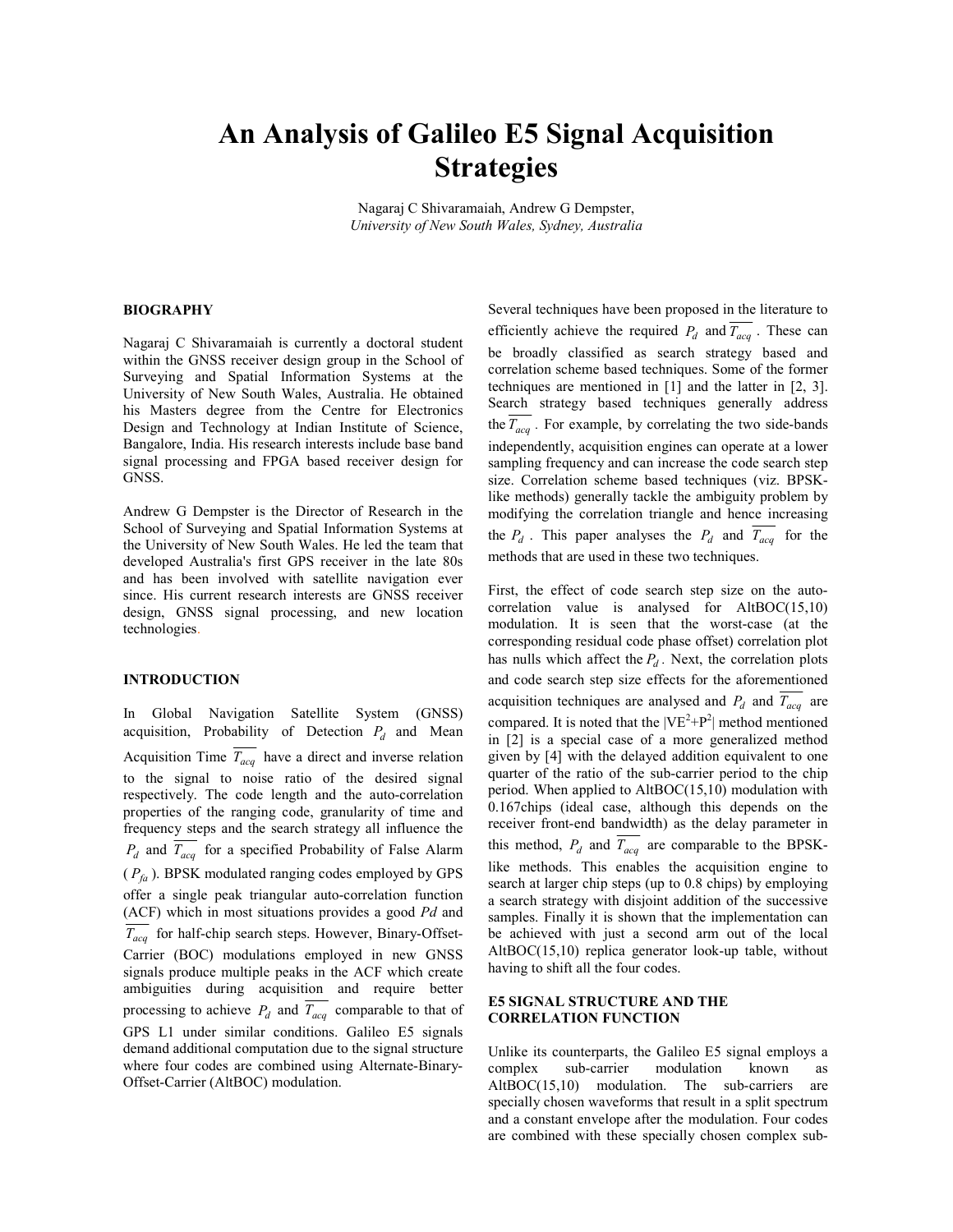carriers to obtain the modulating signal which then phase modulates the E5 carrier. Alternatively, the complete modulation can be seen as an 8-PSK modulation [5, 6, 7]. The spectrum is shown in Figure 1. Note that the transmitted signal occupies a bandwidth of 51.15MHz to cover the two main lobes, giving E5 the largest bandwidth of any GNSS signal.



A direct method to process the E5 signal at the receiver is to receive the signal in the entire 51.15MHz bandwidth and perform the correlation with the locally generated replica of the modulating signal. This results in a correlation function as shown in Figure 2. Observe that the shape of the correlation waveform is similar to a BOC(10,15) signal and possesses side peaks along with a sharp main correlation triangle.



Figure 2 Normalized auto-correlation value of the unfiltered GIOVE-A PRN 51 E5 code with 120 samples per chip and arbitrary chip shift

In order to theoretically analyse the performance of E5 signal acquisition, it is required to have a closed form expression to compute the autocorrelation function. For  $BOC(kn,n)$  signals, the autocorrelation function of the unfiltered signal is given by [8]

$$
R(\tau) = \begin{cases} (-1)^{k+1} \left[ \frac{1}{p} \left( -k^2 + 2kp + k - p \right) \right] & | \tau | < T_c \\ - (4p - 2k + 1) \frac{|\tau|}{T_c} & \text{otherwise} \end{cases} \tag{1}
$$

where  $k = \left\lceil 2p \left| \frac{r}{r_c} \right\rceil \right\rceil = 1.5$  and  $n=10$  in case of BOC(15,10). It is interesting to note that despite the similarities in shape, subtle differences exist between BOC(15,10) and AltBOC(15,10) autocorrelation functions. Less work has been reported in the literature concerning the exact expression for the autocorrelation function. However, a very close approximation is provided in [9] as a general expression for Complex Double-Binary-Offset Carrier (CDBOC) modulations. The equation is repeated here for AltBOC signals.

$$
R_1(\tau) = \sum_{i=0}^{N_1-1} \sum_{k=0}^{N_2-1} \sum_{i_1=0}^{N_1-1} \sum_{k_1=0}^{N_2-1} (-1)^{i+i_1+k+k_1} \times \n\Lambda_{T_s}(\tau - (i-i)T_{B_1} - (k-kT)T_{B_{12}})
$$
\n(2a)

$$
R_{2}(\tau) = \sum_{l=0}^{N_{3}-1} \sum_{m=0}^{N_{4}-1} \sum_{l_{1}=0}^{N_{3}-1} \sum_{m_{1}=0}^{N_{4}-1} \sum_{p=0}^{N_{res}-1} \sum_{p_{1}=0}^{N_{res}-1} (-1)^{l+l_{1}+m+m_{1}} \times \Lambda_{T_{B}}(\tau - (l-l_{1})T_{B_{3}} - (m-m_{1})T_{B_{34}} - (p-p_{1})T_{B_{12}})
$$
\n(2b)

$$
R(\tau) = R_1(\tau) + R_2(\tau) \tag{2}
$$

where  $N_1 = 3, N_2 = 2, N_3 = 3, N_4 = 1, T_{B_i} = T_c/N_i$ ,  $T_{B_y} = T_c / (N_i N_j)$ ,  $N_{res} = N_1 N_2 / (N_3 N_4)$ ,  $\Lambda_{T_B}(t)$  is a trianguler pulse of support  $2T_{B_{12}}$  and  $T_c$  is the chip period of AltBOC(15,10).

Figure 3 shows the auto-correlation function generated with these two methods along with that obtained from ACF of GIOVE-A PRN 51. The corresponding errors are plotted in Figure 4. Note that the ACF generated with the CDBOC expression has less than 5% error whereas the ACF expression of BOC(15,10) has more than 15% deviation to the one obtained with GIOVE-A PRN 51. Since the theoretical evaluation of acquisition performance parameters largely depend on the autocorrelation function, we use equation (2) for our analysis unless otherwise specified.

As noted, the auto-correlation function has side peaks which result in ambiguous signal acquisition. In the next section we discuss several acquisition strategies presented in the literature, addressing this problem.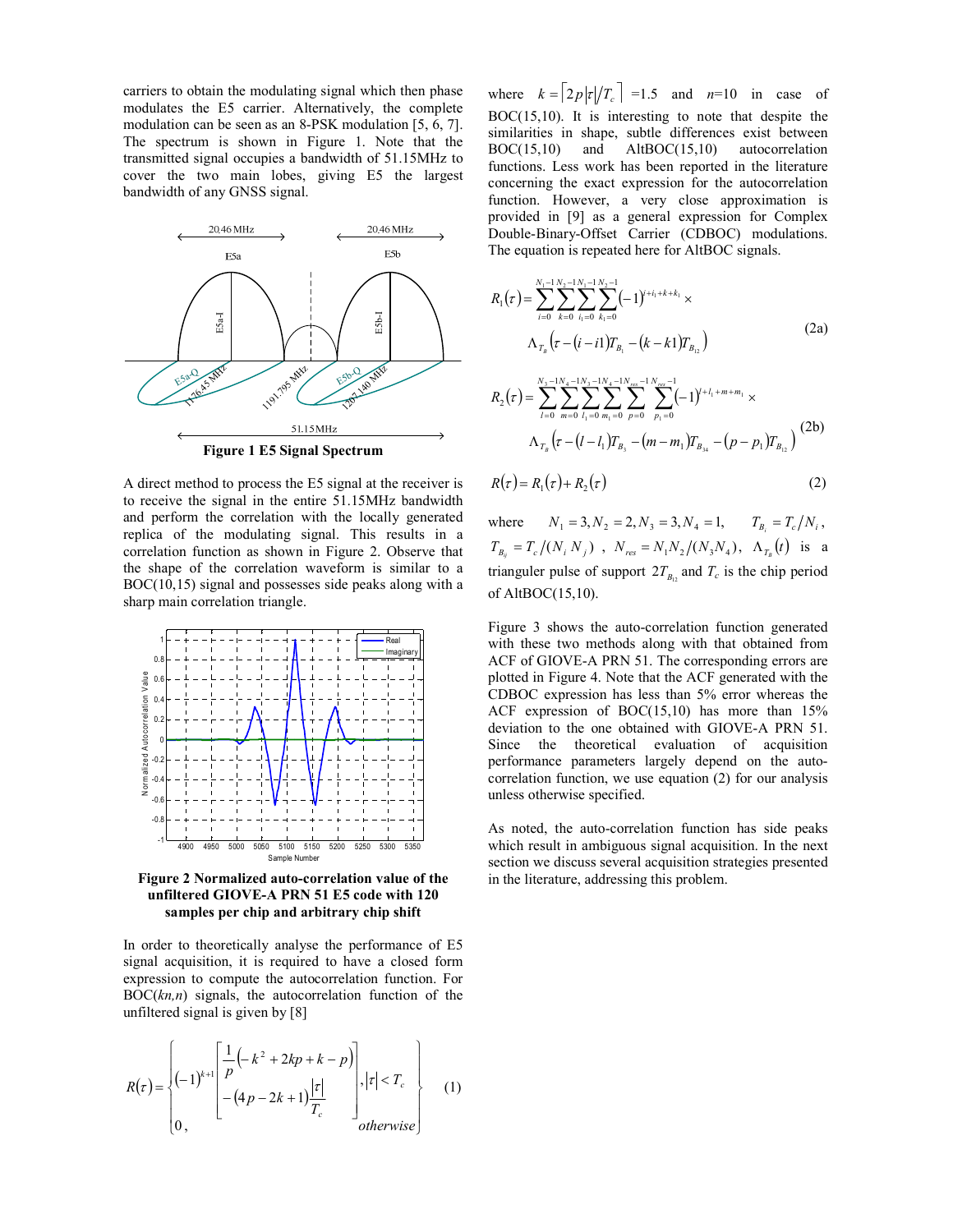

Figure 3 Normalized auto-correlation value generated using equation (1), equation (2) and unfiltered GIOVE-A PRN 51 E5 codes



Figure 4 Error in correlation value computed using Equations 1 and 2 with respect to that of GIOVE-A PRN 51

### ACQUISITION COMPLEXITY AND THE EFFECT OF CODE SEARCH STEP SIZE

First, the required receiver bandwidth to accommodate the two main lobes of 51.15MHz imposes a limitation on the minimum sampling frequency and is much higher than that required by other GNSS signals. Second, the sharp main peak in the auto correlation function restricts increasing the code search step size as with the case of BOC signals [10]. Third, the side peaks of the auto correlation function cause a threat of false transition to the tracking process although they also give opportunities for detecting the signal. Typical sampling frequencies  $\geq$ 122.76MHz have been used (see [1]) to generate the local replica and to perform the correlation process. Reducing the code search step size increases the number of cells to search during the acquisition and also does not eliminate the side peak problem especially at low signal strengths.

For the AltBOC(15,10) signal, the effect of code search step size on the correlation value is shown in Figure 5.

The best case and the worst case are chosen to obtain an insight into the sharpness of the main peak and the effect of the side peaks. The best case value is the highest maximum correlation that can be obtained for any given code delay. This value always corresponds to the peak of the auto-correlation function. The worst case value is the lowest maximum correlation obtained by stepping through the autocorrelation function with steps of a given size. As an example, for an ideal BPSK auto-correlation triangle, when the search step is 0.5, the best case correlation value is 1 and the worst case value s 0.75 (normalized). For the BPSK case the worst case correlation value follows a linear degradation with increasing step size, as expected with a symmetrical triangular correlation function. For the AltBOC(15,10) case, not only is the degradation more steep, but also there are nulls produced by the regularly spaced autocorrelation nulls between side peaks. A typical code search step size of 0.5 experiences a loss of up to 8.8 dB compared to the best case and up to 6.3 dB loss compared to BPSK correlation waveform with the same search step.



Figure 5 Effect of code search step size on the correlation value; worst case and best case for AltBOC(15,10) and BPSK Auto-correlation waveforms

As an example of calculating the number of search cells, consider a one millisecond pre-detection integration period which is the length of a primary code of E5. For the same worst case correlation loss as the BPSK case of 2.5 dB with a code search step size of 0.5, we need to set the step size to about  $0.083$  chips for AltBOC(15,10). This results in  $10230*(1/0.083) \approx 122760$  search cells which is same as the number of samples in one millisecond assuming a typical sampling frequency of 122.76 MHz. Alternatively, one can decide to use a search step of 0.5 and 6 dB loss can be regained by increasing the pre-detection coherent integration time by four times which results in a total of  $10230*(1/0.5)*4 =$ 81840 cell searches. With the latter approach we require a finer search of the code delay for a smooth and unambiguous transition to the tracking process. The finer search involves cells corresponding to only 2 chips ambiguity (24 cells). However, increasing the coherent integration duration decreases the Doppler bin size and this inturn increases the number of frequency cells to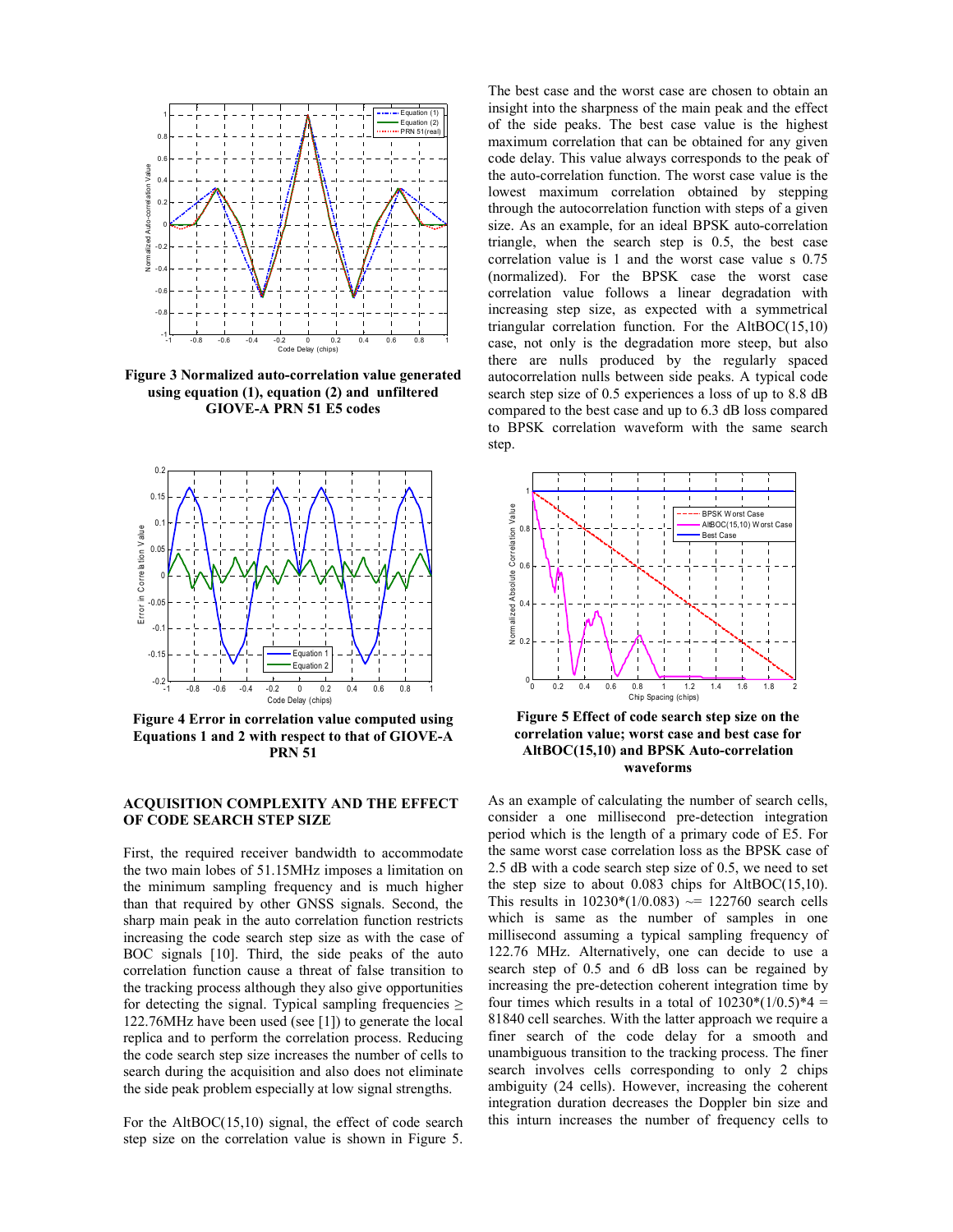search. In effect, the total search time increases sixteen fold.

Note that this approach holds good for any BOC signal and each BOC signal would have a particular value of code search step size away from zero that has acceptable correlation loss (like 0.5 step size and 6.3dB for AltBOC(15,10)). However at low received signal strengths this approach might not always perform well due to noise. Thus the code search step size plays an important role in determining the probability of detection and the acquisition time. Throughout the paper we consider only the search dimension along the time axis. The analyses do not consider Doppler because the methodologies discussed in this paper do not directly relate to Doppler search, but it has to be borne in mind that increasing the integration time increases the number of frequency cells to search.

Several methods have been proposed in the literature to address the problem of sharp main peak and side peak ambiguity which a receiver experiences during acquisition of E5 signals. These methods can be broadly classified as search strategy based and correlation scheme based techniques.

### SEARCH STRATEGY BASED TECHNIQUES FOR ACQUISITION

Because of the split spectrum properties of AltBOC signals, individual signals can be acquired by independently processing the main lobes. Different acquisition approaches have been studied in [1, 11].

- (1) Single Side-Band Acquisition (SSB)
	- i. E5a-Q only or E5b-Q only
	- ii.  ${E5a-Q, E5a-I}$  or  ${E5b-Q, E5b-I}$
- (2) Double Side-Band Acquisition (DSB)
	- i. E5a-Q and E5b-Q
	- ii. Non coherent combination of {E5a-Q, E5a-I} and {E5b-Q, E5b-I}
- (3) Full-band Independent Code Acquisition (FIC)
	- i. Any of the E5a-Q, E5b-Q, E5a-I and E5b-I
	- ii. Coherent combination of {E5a-Q, E5b-Q} or {E5a-I, E5b-I}
	- iii. Non coherent combination of I channels and Q channels of ii)
	- iv. Non coherent combination of E5a channel and E5b channel
- (4) Direct AltBOC Acquisition
	- i. 8-PSK like processing

A brief summary of the earlier study will be presented here (for details with block diagrams see [1, 11]). In the SSB approach, one of the main lobes, either E5a or E5b, is filtered with a 20.46 MHz filter and then correlated with respective codes (no sub-carrier is required). This results in a BPSK(10) like correlation triangle. In the DSB approach, both the E5a and E5b lobes are filtered, correlated with respective codes and combined. Again, this results in a BPSK(10) like correlation triangle.

In the Full-band Independent Code Acquisition method, a locally generated individual code with corresponding sub-carrier is multiplied with the received signal without filtering (i.e. no filter apart from the RF front-end filter). This is possible because each of the codes used in E5 is quasi-orthogonal to the other. Note that each individual code correlation result is complex and can be combined coherently or non-coherently with the results of other codes. Even though the magnitude of individual correlation values is a BPSK(10) like correlation triangle, coherent combination of pilot-only or data-only channels yields correlation waveform similar to AltBOC(15,10). However, the combination of E5a and E5b channels results in a BPSK(10) like correlation triangle as with the case of DSB. Figure 6 shows the correlation waveforms for some of the approaches mentioned above.

The difference between SSB or DSB and the FIC method is the frequency of operation of the correlation circuit. Although the side-band filtering overhead is removed in FIC, there is no scope for down sampling and the correlator circuit should operate at the original sampling frequency.



Figure 6 Normalized Absolute correlation values for different search strategies using GIOVE-A PRN 51; Side bands are filtered with a filter of bandwidth 20.46MHz

The Direct AltBOC Acquisition method makes use of the 8-PSK principle and the local replica can be generated using a look-up table method [5,6]. Note that even though the correlator circuit operates at the original sampling frequency, it is not required to generate the individual sub-carriers to combine with the individual codes as the look-up table is easy to realize.

Finally it is worth mentioning that among all the four approaches only the Direct AltBOC approach provides the complete received power. Even though the DSB and FIC approaches accommodate all the four codes, they forego the 15% power contained in the product codes [5,6] (also observe in Figure 6). Table 1 summarizes the search strategy based acquisition approaches discussed so far. We use the term extra filter because to take advantage of the AltBOC modulation, the tracking process requires a 51 MHz front end filter and hence whatever we are going to use in the acquisition is an extra filter for the receiver.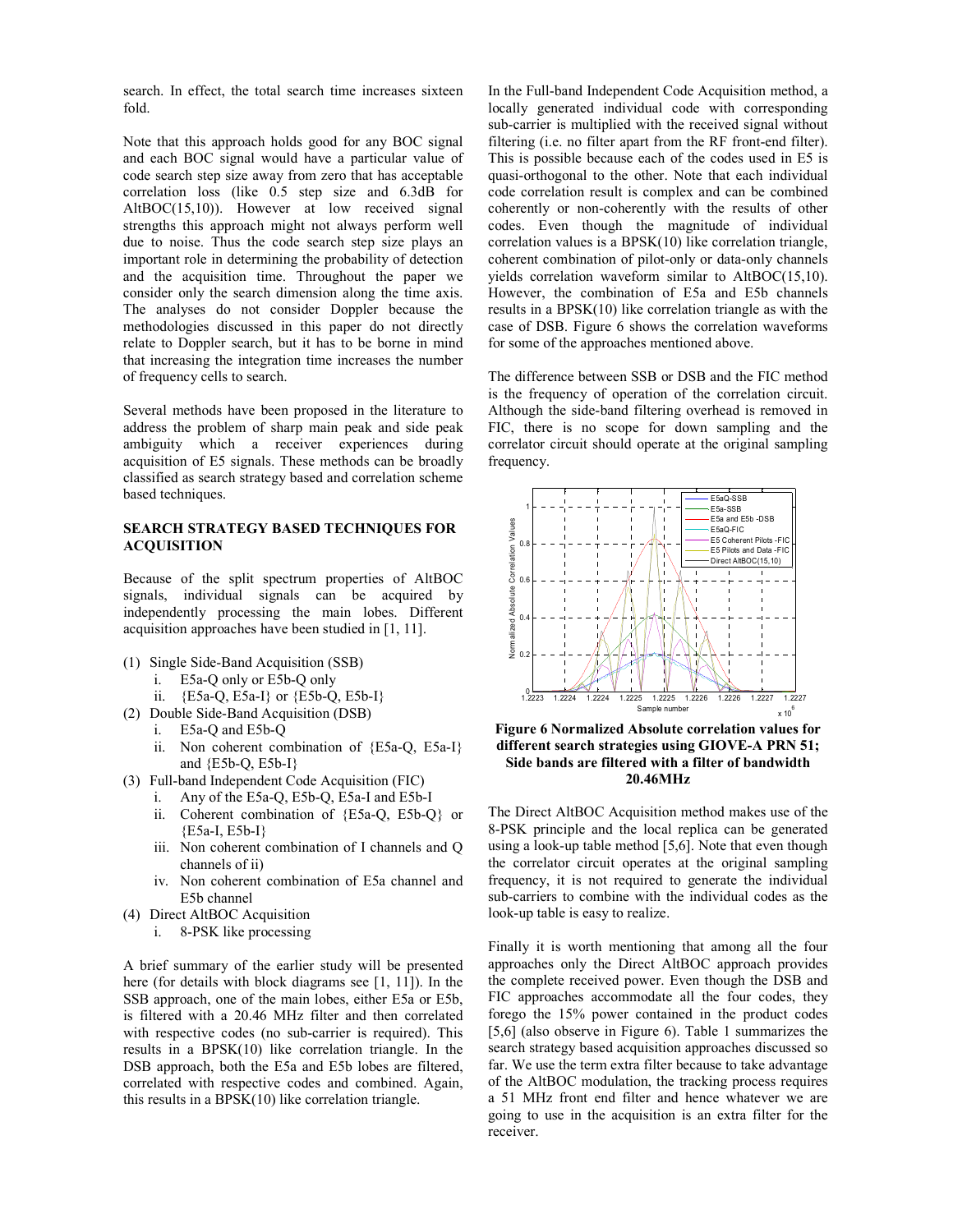|                      |                        | Extra.<br>Filter<br>Required? | Down<br>sampling<br>Possible? | Subcarrier<br>Code /<br>Generators | Shape of the<br>Correlation<br>Waveform | Correlation<br>of<br>Power $\frac{6}{6}$<br>Direct-AltBOC) |
|----------------------|------------------------|-------------------------------|-------------------------------|------------------------------------|-----------------------------------------|------------------------------------------------------------|
| <b>SSB</b>           | Any One Code           | Yes (one)                     | Yes                           | 1 Code                             | BPSK(10)                                | 21                                                         |
|                      | One Side-band          | Yes (one)                     | Yes                           | 2 Code                             | BPSK(10)                                | 42                                                         |
| DSB, Both side Bands |                        | Yes (two)                     | Yes                           | 4 Code                             | BPSK(10)                                | 84                                                         |
| <b>FIC</b>           | Any One Code           | N <sub>0</sub>                | No                            | 1 Code, 1 Complex<br>Sub-carrier   | BPSK(10)                                | 21                                                         |
|                      | <b>Coherent Pilots</b> | N <sub>0</sub>                | No                            | 2 Code, 2 Complex<br>Sub-carriers  | AltBOC $(15,10)$                        | 42                                                         |
|                      | Coherent Pilots & Data | N <sub>0</sub>                | No                            | 4 Code, 2 Complex<br>Sub-carriers  | AltBOC $(15,10)$                        | 84                                                         |
| Direct AltBOC        |                        | N <sub>0</sub>                | N <sub>0</sub>                | 4 Code, one 16x8<br>Lookup table   | AltBOC $(15,10)$                        | 100                                                        |

Table 1 Summary of the search strategy based schemes

Acquisition schemes use the search strategy based techniques to reduce the number of cells and hence to reduce the mean acquisition time  $\overline{T_{acq}}$ . For example in [1] a multi-resolution approach to find the code delay is demonstrated. First the coarse acquisition is done using the SSB strategy with one pilot code. With this the acquisition engine can search at 0.5 chips with a total of 20460 cells for a one millisecond pre-detection integration. As a second step, fine estimate of the code delay is performed with code search step size of  $1/12$  over 2 chips covering 24 cells. This reduces the total number of cells searched and also avoids the side peak ambiguity. However note that the first phase estimate is going to incur a loss of more than 6 dB in  $P_d$  (because of only 21% power) compared to the Direct AltBOC processing. In order to compensate for this loss a minimum of four millisecond pre-detection integration time is required which brings up the number of search cells to 81920.

#### CORRELATION SCHEME BASED TECHNIQUES FOR ACQUISITION

Another class of acquisition technique proposed in the literature addresses the problem of side peak ambiguity in BOC signals [2, 3]. These techniques concentrate on the correlation function and try to synthesize a correlation waveform void of any strong side peaks. Most of these techniques are designed keeping the tracking process also in mind and hence these techniques hardly address the correlation loss and  $P_d$  for larger code search step size scenarios. Some of the related techniques are as follows. Again, we briefly discuss the applicability of these methods.

- (1) 'BPSK-like' method proposed in [12] and modified in [3]
- (2) Sub Carrier Phase Cancellation Method (SCPC) proposed in [2]
- (3) Very Early + Prompt ( $|VE^2+P^2|$ ) method mentioned in [2]

The 'BPSK-like' method essentially falls into the SSB/DSB approach discussed in the previous section.

The SCPC method is based on the idea of removing the sub-carrier from the received signal (after carrier removal). In this method, the complex local replica is generated as in equation (3) where  $r(t)$  is the local replica,  $c(t)$  is the local code,  $sc(t)$  is the local subcarrier and  $T_{sc}$  is the sub-carrier period.

$$
r_t(t - \hat{\tau}) = c(t - \hat{\tau}) s c_t(t - \hat{\tau})
$$
  
= c(t - \hat{\tau}) s c(t - \hat{\tau}) (3a)

$$
r_Q(t - \hat{\tau}) = c(t - \hat{\tau}) s c_Q(t - \hat{\tau})
$$
  
=  $c(t - \hat{\tau}) s c \left( t - \hat{\tau} - \frac{T_{sc}}{4} \right)$  (3b)

$$
r(t - \hat{\tau}) = c(t - \hat{\tau}) \bigg( sc(t - \hat{\tau}) + i \times sc \bigg( t - \hat{\tau} - \frac{T_{sc}}{4} \bigg) \bigg) \tag{3}
$$

As seen from the equation, the sub-carrier in the quadrature arm of the local replica is phase-shifted by one quarter of the sub-carrier period. It turns out that when the BOC signal is multiplied with this local replica the shape of the correlation function is similar to the BPSK triangle.

At this juncture, it is interesting to note that this is exactly the principle used to combine four codes in AltBOC modulation scheme (see the AltBOC modulation equations in [5, 6]). The correlation process FIC approach works on the basis of the SCPC method. Figure 7 shows the E5a-Q correlation waveform. We can conclude that the SCPC method is not directly applicable to process the complete AltBOC signal since all the orthogonal components of the sub-carrier and the carrier have already been used to combine the four codes.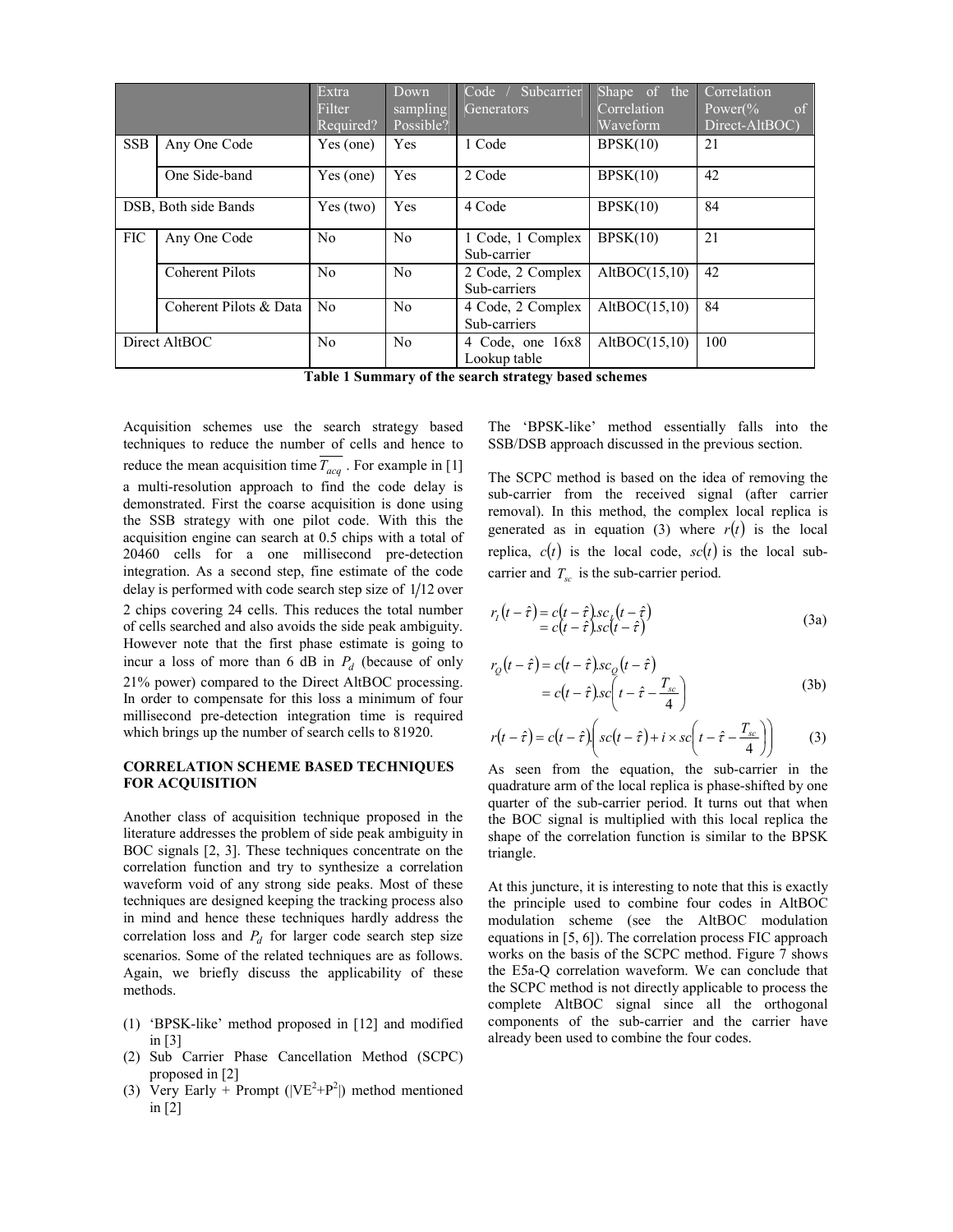

code of GIOVE-A PRN 51

The  $|VE^2 + P^2|$  method works on the basis that if magnitudes of two correlation values of the BOC signal separated by an appropriate delay are combined, then it results in a correlation waveform whose shape is similar to the BPSK triangle. In the  $|VE^2 + P^2|$  method the local replica is generated as follows [2].

$$
r_P(t - \hat{\tau}) = c(t - \hat{\tau}) \operatorname{sc}(t - \hat{\tau})
$$
\n(4a)

$$
r_{VE}(t-\hat{\tau}) = c\left(t-\hat{\tau}-\frac{T_{sc}}{4}\right).sc\left(t-\hat{\tau}-\frac{T_{sc}}{4}\right)
$$
(4b)

For AltBOC(15,10) signal, the delay is 0.167 chips. The resulting correlation waveform with this method is shown in Figure 8. Observe that the shape is similar to BPSK triangle and also the peak is flat across 0.167 chips. The bias in the centre of the resulting correlation waveform can be easily compensated as it is a known value.



Figure 8  $|VE^2+P^2|$  method for AltBOC(15,10)

We now draw attention to the principles behind the  $|VE^{2}+P^{2}|$  method. The problem of reduced  $P_{d}$  with increasing code search step size has been studied earlier for CDMA systems. The problem which exists in BOC modulated signals is not totally different from this. Even for the BPSK signals, an increase in the step size reduces the probability of detection. Also there is an issue of

residual code phase offset (i.e. the point where the receiver starts the correlation may not be aligned with the correlation peak and there can be an initial ambiguity of up to one step size) which brings in the best and worst case scenarios. In [4] this problem is addressed in detail and as a solution a method of addition of successive correlation samples is proposed. For BPSK, this method flattens the correlation function around the peak and hence increases the  $P_d$  and also makes the correlation function less sensitive to the residual code phase offset. The  $|VE^2+P^2|$  method used for BOC signals is a special case of this successive correlation samples addition method. The delay between the samples that are combined is controlled so as to obtain a BPSK like correlation triangle.

We will now analyse the effect of code search step size with the  $|VE^2+P^2|$  method, see Figure 9. The worst case correlation values for the  $|VE^2 + P^2|$  method are close to that of BPSK worst case values and swings around it. For example in order to obtain the losses similar to 0.5 step sizes of BPSK, we should use 0.4 step size for the  $|VE^{2}+P^{2}|$  method. For 0.5 step size we incur only about 1 dB loss compared to BPSK worst case. A keen observation of the  $|VE^2+P^2|$  worst case loss curve shows us an interesting phenomenon. The curve shows flattened response at three places. The middle one is worth closely observing. From 0.5 to around 0.8 step size, the correlation loss remains at 0.67. This means that even at 0.8 step size we will incur only a loss of 3.5 dB and this loss is less than even the BPSK worst case at 0.8 step size.



Figure 9 Effect of code search step size on the correlation values including  $|VE^{2}+P^{2}|$  method

To understand the advantage in terms of number of cell searches we again consider a one millisecond predetection integration period. With 0.8 step size, we need only  $10230*(1/0.8) = 12788$  cells in the first step and around 36 cells (assuming 3 chip ambiguity and 1/12 chip step) in the second step. This is a huge reduction in the number of cells to search for the acquisition (which requires 0.1 chip step for the same loss with Direct AltBOC). When compared to the 0.5 chip stepping case which requires 20460 cell searches, we obtain an improvement of about 37%.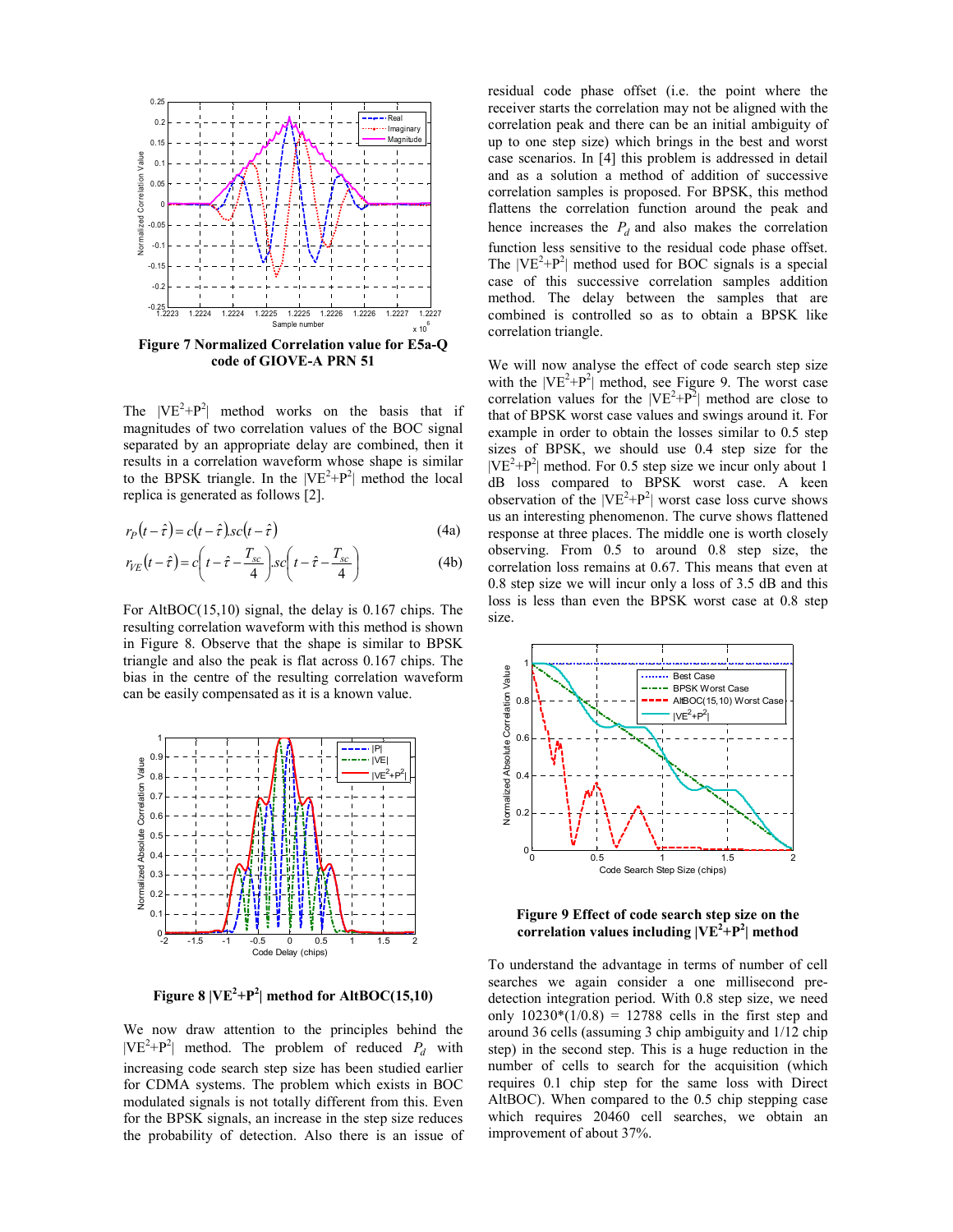The above analysis did not consider the effect of noise and the effect of RF front-end filtering. In practice whenever we add two signal components, we will also be adding the noise components and the results slightly degrade at lower received signal strengths. Nevertheless the advantage of this method is sufficient to overcome the degradation due to noise as we will see when we evaluate  $P_d$  and  $T_{acq}$ . When the received signal is filtered, the correlation functions will no more be sharp and hence the delay value of 0.167 chips may not be valid. But without loss of generality we can say that an

optimum delay can be found for the particular filter used in a receiver to make use of the  $|VE^2+P^2|$  method.

## SYSTEM DESCRIPTION

In this section we describe the acquisition engine architecture to realize the Direct AltBOC acquisition and the  $|VE^2 + P^2|$  methods. Figure 10 shows the Direct AltBOC acquisition architecture.  $\Delta$  is the code search step size used for stepping the energy search. As discussed earlier this value is typically 0.083 chips. Once the decision is made, the control is handed over directly to the tracking process.



Figure 10 Direct AltBOC Acquisition Architecture



Figure 11 Direct AltBOC Acquisition Architecture with  $|VE^2+P^2|$  method; Specific sampling frequency



Figure 12 Direct AltBOC Acquisition Architecture with  $|\mathrm{VE}^2\text{+P}^2|$  ; Arbitrary (Valid) sampling frequency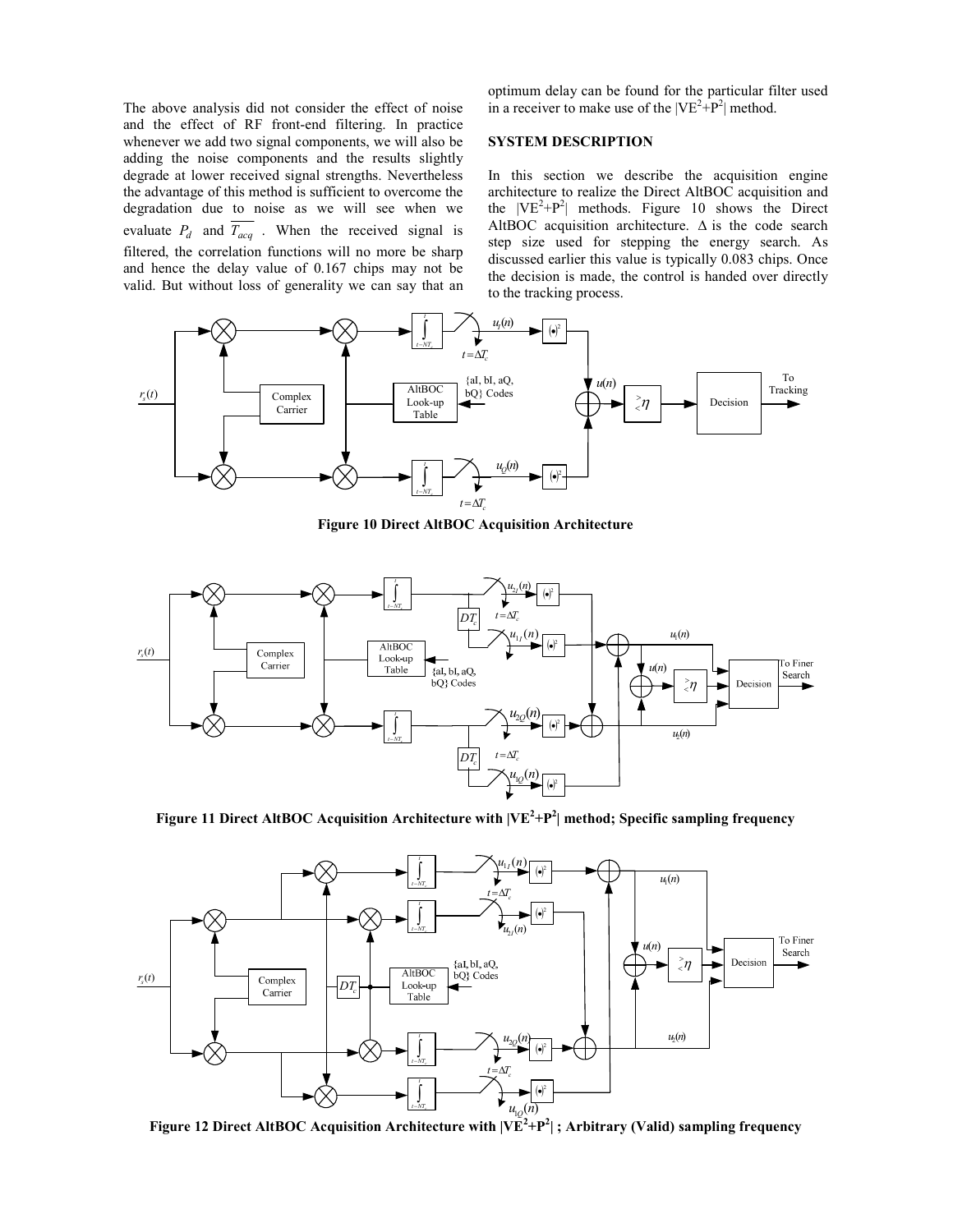Figure 11 shows the architecture with addition of VE and P correlation values when the sampling frequency is such that it enables us to provide the required code delay D between the samples used for the addition. This is the case with sampling frequency of 122.76 MHz which can be used to realize the required  $D = 0.167$  chips (every alternate sample). Observe that the architecture does not use any additional correlators compared to the previous approach. In practice it may not be possible for the designer to realize this delay from the sampling interval due to RF filtering effects or other hardware limitations.

Figure 12 shows the architecture of the  $|VE^2 + P^2|$  method for the case where the required delay  $D$  is difficult to realize using the sampling frequency. Here the output of the AltBOC look-up table is delayed by a value  $DT_c$  and separate channels are used for correlation. This increases the number of correlators required but the advantage is that it can be used for any arbitrary (but valid) sampling frequency. A couple of points should be noted regarding the architecture. All the lines after the carrier mixing stage carry complex values. In Figure 11 and Figure 12 ∆ can be as large as 0.8 as discussed earlier. Also with these two architectures, the control is transferred to a finer code delay search instead of tracking. For the finer code delay search, the same architecture can be used, by switching off the appropriate correlators.

Now we discuss the decision statistic. A simple hypothesis testing with a threshold  $\eta$  can be employed by comparing the output of the correlator  $u(n)$  with  $\eta$  and a decision can be made to enter the finer search process. By making use of the individual correlation outputs in the case of  $|VE^2 + P^2|$  method one can estimate the code phase more accurately and select this good estimate instead of randomly selecting either VE or P. For example the values of  $u(n)$ ,  $u_1(n)$  and  $u_2(n)$  and the difference between  $u_1(n)$  and  $u_2(n)$  can approximately tell us where we are from the main peak. We will not go into the sophisticated algorithms but only use the simple hypothsis testing to compute the probability of detection.

#### PROBABILITY OF DETECTION AND MEAN ACQUISITION TIME EVALUATION

In this section, the probability of detection is evaluated for the acquisition strategies described so far and also the mean acquisition time is evaluated for Direct AltBOC and  $|VE^{2}+P^{2}|$  methods. For the sake of simplicity we will consider both the architectures in Figure 11 and Figure 12 to be the same in our analysis, without loss of generality.

The decision statistic for the Direct AltBOC architecture is given by

$$
u(n) = u_1^2(n) + u_2^2(n)
$$
 (5)

Along with the signal components, the output of both the I and the Q channels  $u_I(n)$  and  $u_Q(n)$  contain noise components  $n_I(n)$  and  $n_Q(n)$  and are assumed to be

statistically independent, zero mean, Gaussian distributed.

Also the signal components in the I and Q channels are assumed to be independent Gaussian distributed random variables with mean  $m_l$  and  $m_Q$  respectively and equal variance of  $\sigma^2$ . It has been shown [13] that the sum of squares of M independent Gaussian random variables of the same variance is non-centrally distributed with M degrees of freedom and with non-centrality parameter λ .

The non-centrality parameter is given by

$$
\lambda^2 = \sum_{i=1}^M m_i^2 \tag{6}
$$

For the Direct AltBOC case, under the hypothesis  $H_0$  when there is no signal present, the decision statistic has a central chi-square distribution with 2 degrees of freedom with PDF  $p_n(x)$  and the Probability of False Alarm  $P_{fa}$  is then given by

$$
P_{fa} = \int_{\eta}^{\infty} p_n(x) dx = e^{\frac{-\eta}{2\sigma^2}}
$$
 (7)

Under the hypothesis  $H_1$  when the signal is present the decision statistic has a non-central chi-square distribution with 2 degrees of freedom with PDF  $p_s(x)$  and the noncentrality parameter  $\lambda^2 = m_I^2 + m_Q^2$ . The Probability of detection is then given by

$$
P_d = \int_{\eta}^{\infty} p_s(x) dx
$$
 (8)

The decision statistic for the  $|VE^2 + P^2|$  architecture is given by

$$
u(n) = u_1^2(n) + u_2^2(n)
$$
  
=  $u_{11}^2(n) + u_{1Q}^2(n) + u_{21}^2(n) + u_{2Q}^2(n)$  (9)

Again assuming the Gaussian distribution and statistical independence of the individual correlation outputs we can compute the detection and false alarm probabilities.

Under the hypothesis  $H_0$  when there is no signal present, the decision statistic has a central chi-square distribution with 4 degrees of freedom and  $P_{fa}$  can is along the similar lines as equation (7).

Under the hypothesis  $H_1$  when the signal is present the decision statistic has a non-central chi-square distribution with 4 degrees of freedom with PDF  $p_s(x)$  and the noncentrality parameter  $\lambda^2 = m_{11}^2 + m_{10}^2 + m_{21}^2 + m_{20}^2$  and the Probability of detection is given by equation (8).

In both the methods, we can perform a non-coherent integration of the decision statistic to improve the sensitivity and correspondingly the degree of freedom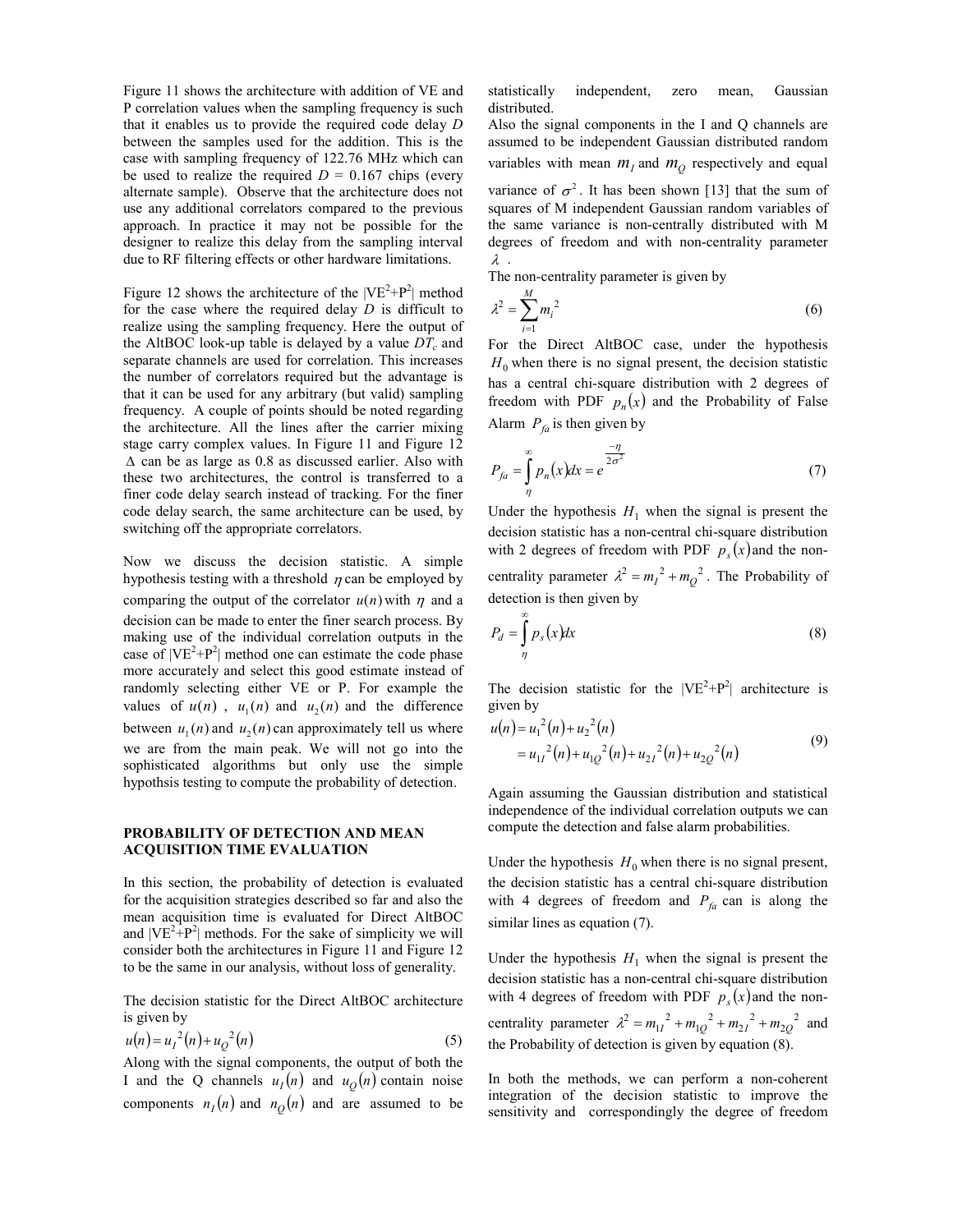parameter of the chi-square distributions will have to be multiplied by the number of non-coherent summations.

In order to compute the probabilities, first the threshold  $\eta$  for a chosen  $P_{fa}$  is computed by numerically evaluating the inverse chi-square distribution. Then the  $P_d$  is computed using the  $\eta$  with the help of the CDF of chisquare distribution [14]. In our analysis and simulations for the comparison we consider a  $P_{fa}$  of  $10^{-3}$  and a predetection coherent integration time of 1 millisecond.

Using the probabilities of detection for different received signal strengths and probability of false alarm, the mean acquisition time is evaluated. Assuming a single dwell search the mean acquisition time is given by [15]

$$
\overline{T_{acq}} = \frac{2 + (2 - P_d)(N_t - 1)(1 + k_p P_{fa})}{2P_d} T_{coh} N_{nc}
$$
(10)

where  $N_t$  is the size of the uncertainty region,  $k_p$  is the penalty due to falsle alarm,  $T_{coh}$  is the pre-detection coherent integration duration and  $N_{nc}$  is the number of non-coherent summations. Note that in practice, the penalty due to false alarm will be comparitively less in the case of  $|VE^2 + P^2|$  method as we will be entering the finer code delay search process and not the tracking process. The following figures show the comparision of  $P_d$  and  $T_{acq}$ . For the approaches with a two step search process, only the coarse (initial) step is considered as it is the dominant part.

Figure 13 shows the worst case probability of detection for BPSK and AltBOC. To show the step size required to achieve BPSK like correlation losses and to show the effect of larger step size,  $\Delta$  = 0.083 as well as  $\Delta$  = 0.5 are chosen for AltBOC. Note that a loss of 6.3 dB between AltBOC with  $\Delta = 0.5$  and BPSK  $\Delta = 0.5$  (or AltBOC  $\Delta$ =0.083) can be read from the graph.



Figure 13 Worst case probability of detection for BPSK and AltBOC

Figure 14 shows the average probability of detection for BPSK and AltBOC with  $\Delta$  as in Figure 13. The average correlation loss scenario stems from the fact that we will

not always encounter the worst case and residual code phase offset will have a uniform distribution in [0,  $\Delta$ ). Note that the difference between AltBOC ∆ =0.5 and the BPSK  $\Delta = 0.5$  reduces to around 2.2 dB in this case.



Figure 14 Average probability of detection for BPSK and AltBOC

Figure 15 provides the average probability of detection for the acquisition approaches considered in Figure 6. Note that the difference in the power distribution among different approaches is evident with the probability of detection curve.





Figures 16 and 17 provide the theoretical and simulated average and worst case probability of detection for the  $|VE^{2}+P^{2}|$  method with both  $\Delta=0.5$  and 0.8 scenarios. In figure 16 we can see that the average probability of detection for the  $|VE^2 + P^2|$  method is worse by 0.4 dB compared to the BPSK case and the  $|VE^2 + P^2|$  method outperforms Direct AltBOC approach by about 2.2 dB. Figure 17 shows that the worst case loss in the case of  $|VE^{2}+P^{2}|$  method is only 1 dB worse than that of the BPSK method and has an improvement of 5.3 dB compared to the Direct AltBOC approach.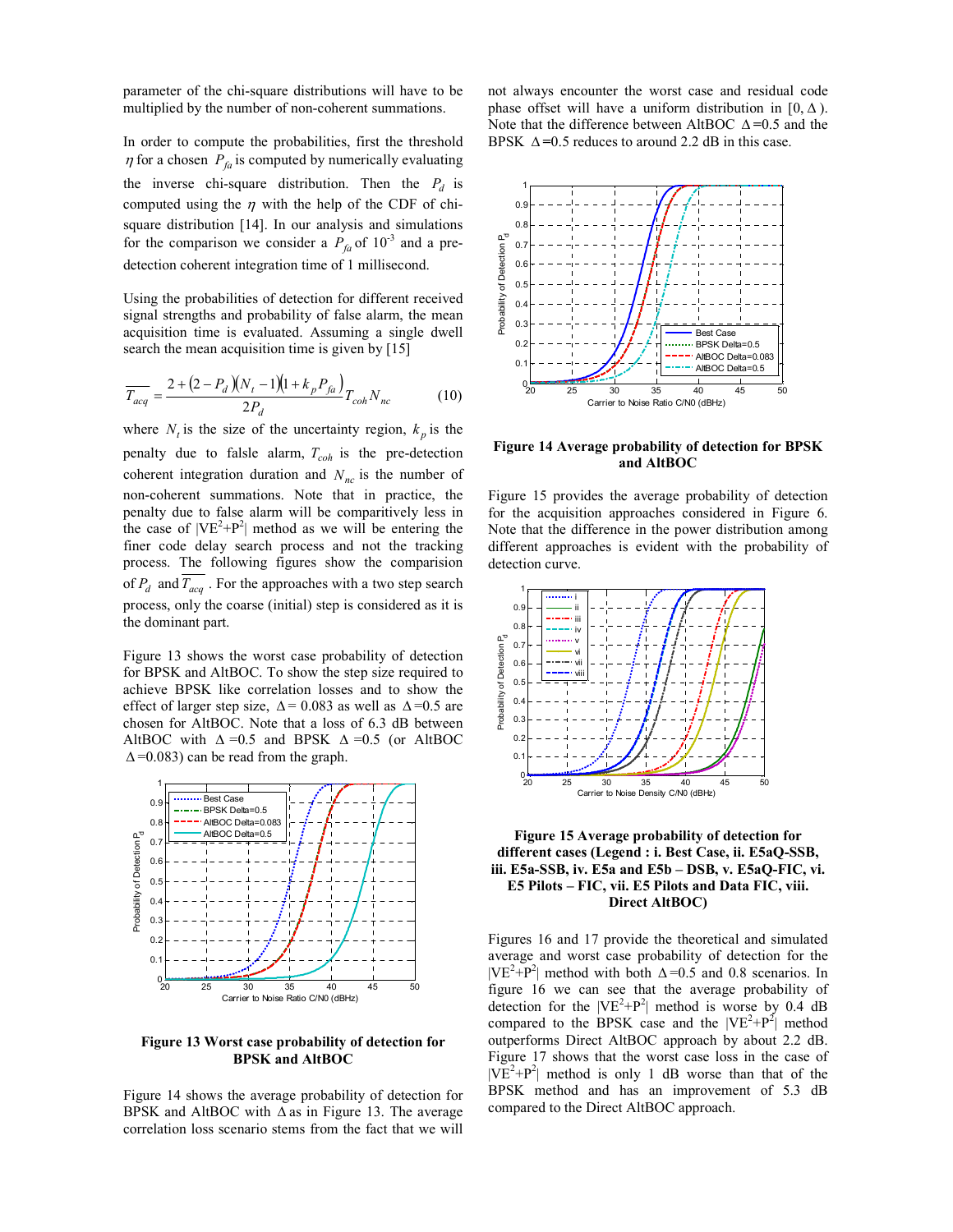Legends for Figures 16 through 19: i. BPSK theoretical, ii. AltBOC  $\Delta = 0.5$  theoretical, iii.  $|VE^2 + P^2| \Delta = 0.5$ theoretical, iv.  $|VE^2+P^2| \Delta = 0.8$  theoretical, v. BPSK simulation, vi. AltBOC  $\Delta = 0.5$  simulation, vii.  $|VE^2 + P^2|$  $\Delta$ =0.5 simulation, viii.  $|VE^{2}+P^{2}| \Delta$ =0.8 simulation.



Figure 16 Average probability of detection for AltBOC and  $|VE^2+P^2|$  methods (--:Theoritical,  $*$ : Simulation)



Figure 17 Worst case probability of detection for AltBOC and  $|VE^2+P^2|$  methods(--:Theoritical, \*: Simulation)

In Figure 18 and Figure 19 we compare the mean acquisition time for the probability of detection scenarios considered in Figure 16 and Figure 17. The simulated values match the theoretical values except at lower C/N0 values. Observe that the  $|VE^2+P^2|$  method with  $\Delta = 0.8$ chip step performs better than the BPSK case with  $\Delta$ =0.5 at a given C/N0.

### **CONCLUSION**

In this paper we discussed the complexity and problems with the Galileo E5 signal acquisition and revisited different strategies which address these problems. We analysed the probability of detection and the mean acquisition time for these strategies especially concentrating on the  $|VE^2+P^2|$  method along with the acquisition engine architecture. For the same probability



Figure 18 Mean Acquisition time for the Average probability of detection scenario (- - :Theoritical, \* : Simulation)



Figure 19 Mean Acquisition time for the worst case probability of detection scenario (- - :Theoritical, \* : Simulation)

of detection, compared to the Direct AltBOC approach, the  $|VE^2+P^2|$  method results in an improvement in C/N0 of about 2.2 dB in the average scenario and about 5.3 dB in the worst case scenario. In addition an interesting observation shows that the correlation loss in  $|VE^2 + P^2|$ method remains constant for chip step sizes from 0.5 to 0.8 which reduces the mean acquisition time by 37%. We conclude that  $|VE^2+P^2|$  method is a good candidate for implementation in Galileo E5 receivers.

#### ACKNOWLEDGEMENTS

The authors would like to acknowledge that this research work has been carried out under the Australian Research Council (ARC) project DP0556848.

## **REFERENCES**

[1]. Dovis F., Mulassano P., Margaria D., "Multiresolution Acquisition Engine Tailored to the Galileo AltBOC Signals", in Proceedings of ION GNSS 2007, September 2007.